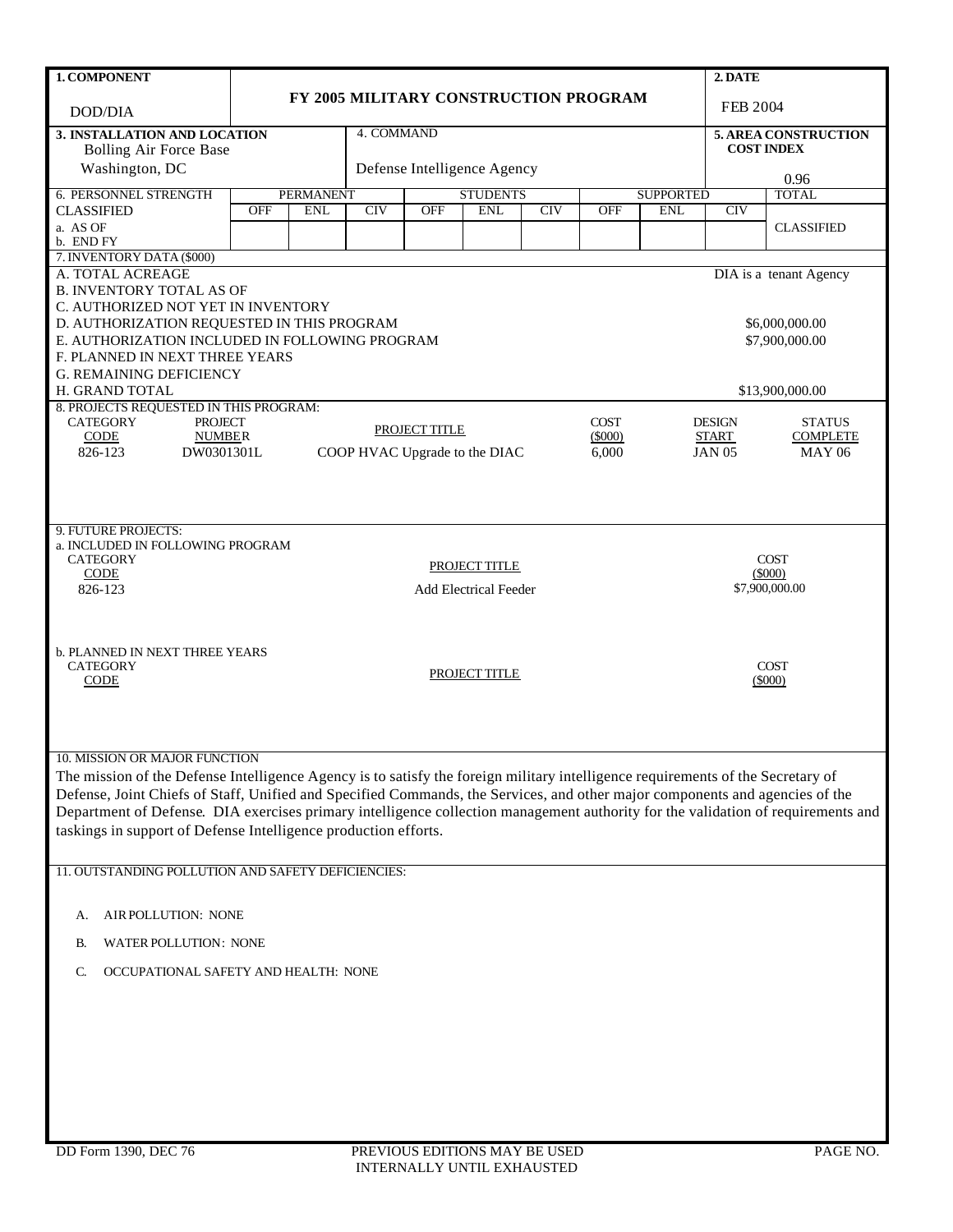| 1. Component<br>DOD/DIA                                                                                                                                                                                                                                                                                                                                                                                                                                                                                                                                                                                                                                                                        | FY 2005 MILITARY CONSTRUCTION PROJECT DATA | 2. Date<br><b>FEB 2004</b> |                                                                                                                                      |                           |                            |                                     |                                                    |  |
|------------------------------------------------------------------------------------------------------------------------------------------------------------------------------------------------------------------------------------------------------------------------------------------------------------------------------------------------------------------------------------------------------------------------------------------------------------------------------------------------------------------------------------------------------------------------------------------------------------------------------------------------------------------------------------------------|--------------------------------------------|----------------------------|--------------------------------------------------------------------------------------------------------------------------------------|---------------------------|----------------------------|-------------------------------------|----------------------------------------------------|--|
| 3. Installation and Location<br><b>Bolling Air Force Base</b><br>Washington, DC                                                                                                                                                                                                                                                                                                                                                                                                                                                                                                                                                                                                                |                                            |                            | 4. Project Title<br>Upgrade Heating, Ventilation, and Air Conditioning (HVAC)<br>System, Defense Intelligence Analysis Center (DIAC) |                           |                            |                                     |                                                    |  |
| 5. Program Element                                                                                                                                                                                                                                                                                                                                                                                                                                                                                                                                                                                                                                                                             | <b>6. Category Code</b>                    | 8. Project Cost (\$000)    |                                                                                                                                      |                           |                            |                                     |                                                    |  |
| <b>NFIP</b>                                                                                                                                                                                                                                                                                                                                                                                                                                                                                                                                                                                                                                                                                    | 826-123                                    |                            | Auth: 6,000<br>Approp: 6,000                                                                                                         |                           |                            |                                     |                                                    |  |
|                                                                                                                                                                                                                                                                                                                                                                                                                                                                                                                                                                                                                                                                                                |                                            | <b>9. COST ESTIMATES</b>   |                                                                                                                                      |                           |                            |                                     |                                                    |  |
|                                                                                                                                                                                                                                                                                                                                                                                                                                                                                                                                                                                                                                                                                                | Item                                       |                            |                                                                                                                                      | U/M                       | Quantity                   | Unit Cost                           | Cost (\$000)                                       |  |
| PRIMARY FACILITIES<br><b>Hardened Filter Rooms</b><br><b>CBR</b> Filter Units<br><b>HVAC Duct</b><br><b>SUPPORTING FACILITIES</b><br><b>Utilities</b><br>Site Preparation                                                                                                                                                                                                                                                                                                                                                                                                                                                                                                                      |                                            |                            |                                                                                                                                      | SM (SF)<br>EA<br>LB<br>LS | 223 (2400)<br>11<br>10,000 | \$1076 (\$100)<br>\$350,000<br>\$15 | 4,240<br>(240)<br>(3,850)<br>(150)<br>850<br>(400) |  |
| Demolition                                                                                                                                                                                                                                                                                                                                                                                                                                                                                                                                                                                                                                                                                     |                                            |                            |                                                                                                                                      | LS<br>LS                  |                            |                                     | (300)<br>(150)                                     |  |
| <b>SUBTOTAL</b><br>CONTINGENCY (5%)<br>DESIGN (6%)<br>ESTIMATED CONTRACT COST<br>SUPERVISION, INSPECTION & OVERHEAD (SIOH) (6.0%)                                                                                                                                                                                                                                                                                                                                                                                                                                                                                                                                                              |                                            |                            |                                                                                                                                      |                           |                            |                                     | 5,090<br>255<br>305<br>5,650<br>339                |  |
| <b>TOTAL REQUEST</b><br>TOTAL REQUEST (ROUNDED)                                                                                                                                                                                                                                                                                                                                                                                                                                                                                                                                                                                                                                                |                                            |                            |                                                                                                                                      |                           |                            |                                     | 5,989<br>6,000                                     |  |
| 10. Description of Proposed Construction:<br>Design and construct chemical, biological and radiological (CBR) filter system to treat the outside air entering the DIAC. Project<br>requires the design and construction of four hardened filter rooms at air intakes on the exterior ground floor of the facility using the<br>design/build project method. The seven penthouse mechanical rooms will be modified to accommodate the new filters.<br>Appropriate mechanical ducting will be included to connect to the DIAC's existing HVAC system. Force protection will be<br>established by reinforced concrete walls in the new filter rooms. The project adds 0 tons of air conditioning. |                                            |                            |                                                                                                                                      |                           |                            |                                     |                                                    |  |
| 11. REQUIREMENT: 11<br>ADEQUATE: 0<br>SUBSTANDARD: N/A                                                                                                                                                                                                                                                                                                                                                                                                                                                                                                                                                                                                                                         |                                            |                            |                                                                                                                                      |                           |                            |                                     |                                                    |  |
| PROJECT: Design and install chemical, biological and radiological filter units on all DIAC outside air intakes.                                                                                                                                                                                                                                                                                                                                                                                                                                                                                                                                                                                |                                            |                            |                                                                                                                                      |                           |                            |                                     |                                                    |  |
| REQUIREMENT: Design and install CBR filtering systems at all eleven outside air intakes on the DIAC. There are four ground<br>level air intakes and intakes at each of seven penthouses. New controls are also needed for the existing fans in the DIAC to ensure<br>the facility remains under a positive air pressure. The existing HVAC system was not designed to provide any CBR protection to<br>occupants and mission. The installation of the units shall include all civil, architectural, electrical work, and force protection<br>features to provide a system that is secure, effective and meets strict National Capital Region aesthetic requirements.                           |                                            |                            |                                                                                                                                      |                           |                            |                                     |                                                    |  |
| CURRENT SITUATION: The DIAC has eleven outside air intakes. Four of the air intakes are at ground level and are extremely<br>vulnerable to an accidental or intentional introduction of hazardous CBR materials. Critical personnel and missions are not<br>protected from CBR threats. There are also other materials such as dust, pollen, automobile fumes, and hydrogen sulfide from the<br>nearby Washington, DC wastewater treatment plant in the outside air. Filtering these pollutants will provide an improvement in<br>indoor air quality.                                                                                                                                          |                                            |                            |                                                                                                                                      |                           |                            |                                     |                                                    |  |
| IMPACT IF NOT PROVIDED: The DIAC will continue to be at risk of major mission interruption in the event of a CBR attack.<br>In the event of an incident, critical military intelligence functions would cease operations.                                                                                                                                                                                                                                                                                                                                                                                                                                                                      |                                            |                            |                                                                                                                                      |                           |                            |                                     |                                                    |  |

L